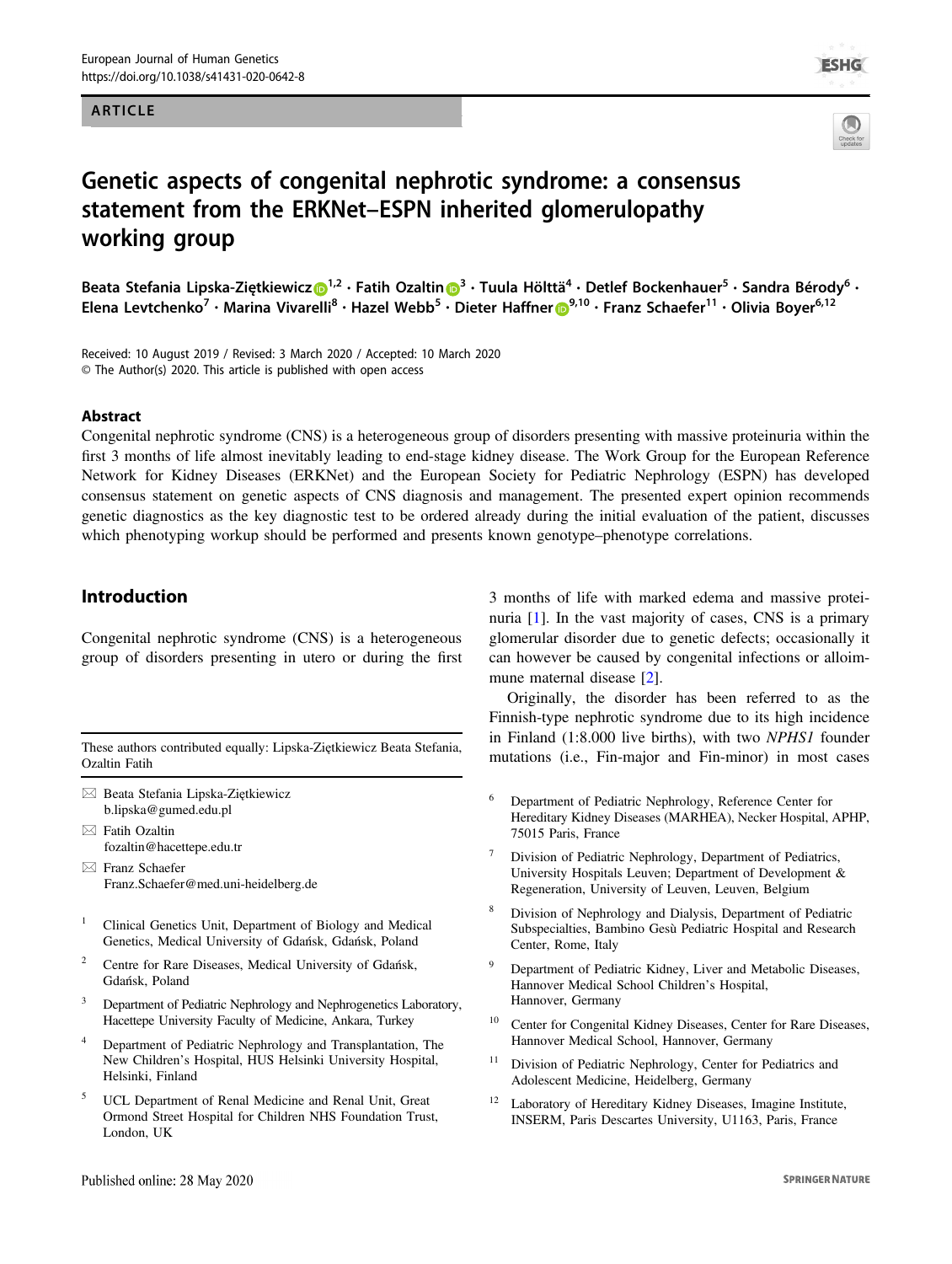[\[3](#page-9-0)–[5](#page-9-0)]. However, over the years several other genes have been implicated in the CNS etiology when mutated, both in isolated cases or in the the less common syndromic forms of the disease [\[6](#page-9-0)–[8](#page-9-0)].

NPHS1 (encoding nephrin) or NPHS2 (encoding podocin) biallelic pathogenic variants are the most common causes of the disease in patients of both European and other descents. Among syndromic forms, WT1-associated glomerulopathy is the most frequent, followed by Pierson syndrome caused by LAMB2 biallelic pathogenic variants [\[6](#page-9-0)–[14](#page-9-0)]. The exact data on the prevalence of CNS in various populations are limited. With the advent of massive-parallel sequencing, rapid-WES usage in daily clinical practice in particular, it is anticipated that the information on the associated mutational spectrum and the incidence of various types of hereditary CNS will be soon achieved. Public lists of disease-causing variants are available online [\(www.ncbi.nlm.nih.gov/clinvar/](http://www.ncbi.nlm.nih.gov/clinvar/); [www.lovd.](http://www.lovd.nl) [nl;](http://www.lovd.nl) [www.hgmd.cf.ac.uk\)](http://www.hgmd.cf.ac.uk). Also, online case consultations, including discussion of variants in question, are available via the European Rare Kidney Disease Reference Network [\(http://www.cpms.erknet.org\)](http://www.cpms.erknet.org).

CNS management is very challenging due to high mor-bidity and mortality rates [\[15](#page-9-0)]. Patients with CNS are prone to severe complications related to hypoproteinemia such as recurrent infection, thrombosis, and impaired growth and most progress to end-stage kidney disease (ESKD) within a few years [\[1](#page-8-0), [5](#page-9-0), [16](#page-9-0)].

In 2018, the European Reference Network for Kidney Diseases (ERKNet) and the European Society for Pediatric Nephrology (ESPN) have jointly established a Work Group to develop recommendations for clinical diagnostics, management and treatment of CNS. This resulted in clinical recommendations for CNS (Boyer et al. in prep.) and the present consensus statement on genetic aspects of CNS diagnosis and management.

Because evidence is frequently missing or inadequate in CNS management, this article is an expert opinion paper rather than a clinical practice guideline. Detailed methodology, including formulation of PICO (Patient or Population covered, Intervention, Comparator, Outcome) questions, approaches to literature search and three-step revision process is presented in the parallel clinical paper (Boyer et al. in prep.).

Content list—questions addressed in the presented recommendations:

- 1. Which phenotyping workup should be performed?
- 2. What is the preferred time-point for genetic diagnostics?
- 3. What is the appropriate genetic testing approach?
- 4. Is there a role for karyotyping?
- 5. What kind of samples are needed for genetic testing?
- 6. Is there a role for prenatal diagnosis/genetic counseling?
- 7. What are the phenotype/genotype correlations?
- 8. How to manage syndromic forms?
- 9. What is the inheritance pattern of a hereditary CNS?
- 10. Parents as kidney donators.

#### 1. Which phenotyping workup should be performed?

In addition to standard clinical care phenotypic workup in infants with CNS (Boyer et al. in prep.) we recommend additional evaluation with the aim of identifying extrarenal signs and symptoms suggestive of an underlying genetic disease.

Clinical examination should be performed to identify the possible extrarenal manifestations of a hereditary form of CNS. Table [1](#page-2-0) summarizes possible phenotypic manifestations of syndromic forms of CNS.

Particular attention should be paid to neurological examination, including brain imaging in selected cases. Abnormal cerebral gyration or cerebellar atrophy in Galloway–Mowat syndrome (GAMOS) [[17](#page-9-0)–[19\]](#page-9-0); cerebral and cerebellar atrophy and stroke-like lesions in CoQ10 nephropathies [[20](#page-9-0)–[22\]](#page-9-0); ventriculomegaly in patients with CRB2-glomerulopathy [[23\]](#page-9-0) and subcortical changes in patients with SGPL1 biallelic pathogenic variants [\[24](#page-9-0)] have been described. Ophthalmological examination and hearing evaluation should also be performed in all cases.

#### 2. What is the preferred time-point for genetic diagnostics?

We recommend genetic testing as a first choice diagnostic test in every CNS patient. It should be performed as part of the initial patient evaluation and should be considered prior to a renal biopsy.

Once the clinical suspicion of CNS is raised, genetic testing should be initiated. Genetic testing in CNS is a fast, noninvasive and reliable one-time diagnostic measure. Prompt genetic testing has profound effects on clinical decision making as it reduces the time for diagnosis in infants during hospital stay and may enhance the cost-effectiveness of clinical management [\[25,](#page-9-0) [26](#page-9-0)]. Establishing the genetic diagnosis is essential for proper patient management, facilitates the anticipation, and/ or swift identification of extrarenal manifestations, informs recurrence risk counseling, and may lead to the identification of genetic defects that may represent phenocopies of nephrotic syndrome [\[27\]](#page-9-0). As a general rule, in genetic forms of CNS the use of immunosuppressive drugs should be avoided; instead, appropriate fluid management and proteinuria-lowering RAAS (renin–angiotensin–aldosterone system) blockade at postneonatal age should be introduced promptly to stabilize the patient's condition and slow renal failure progression (see Boyer et al. in prep. for further details). Particular issues around therapeutic decision making in syndromic forms are discussed further in Question 8. These include but are not limited to (1)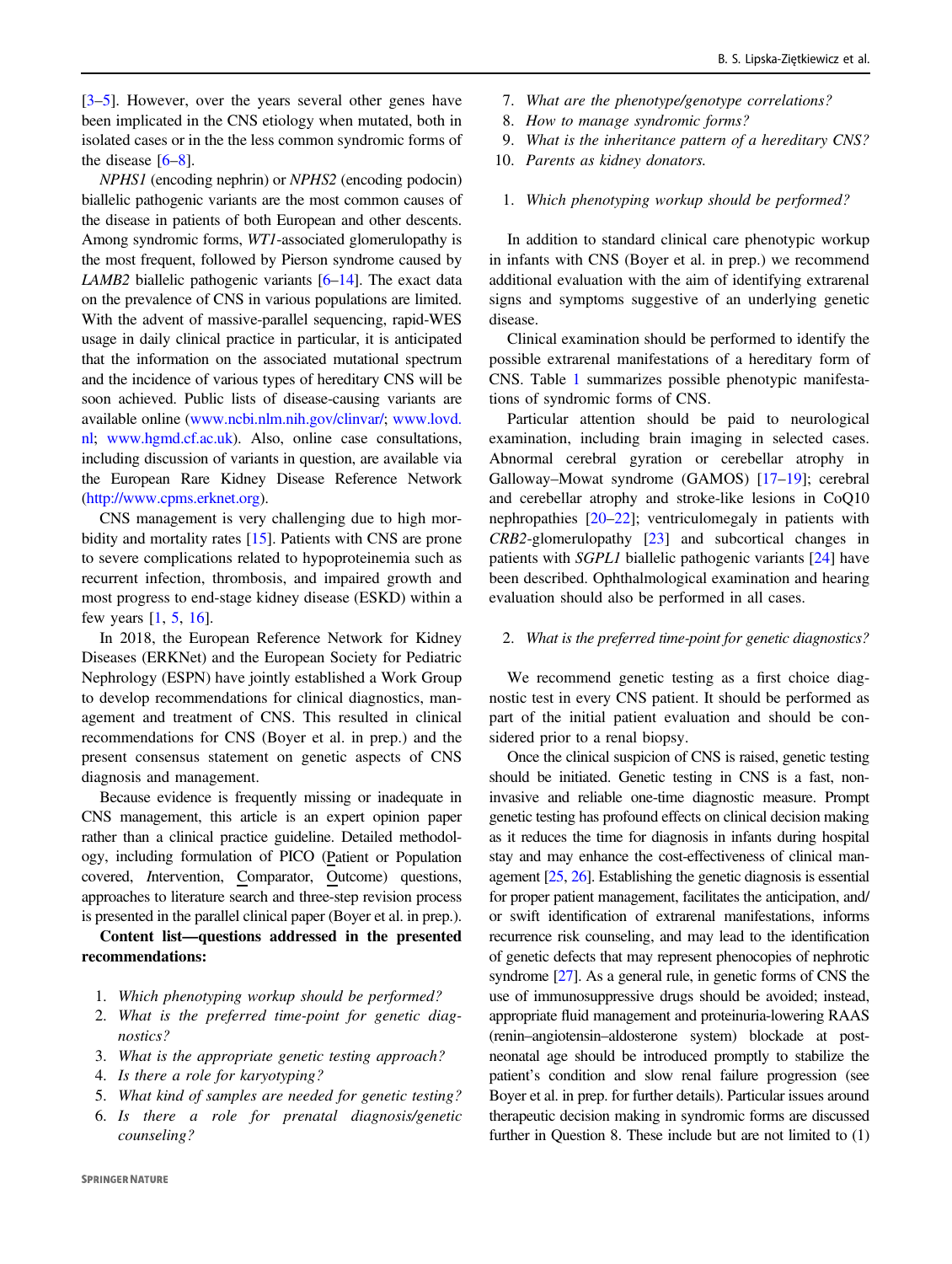# <span id="page-2-0"></span>Table 1 Possible phenotypic manifestations of syndromic forms of CNS.

|                               | Phenotypic feature                                           | HPO code                           | Gene(s) associated with feature                                                                                      |
|-------------------------------|--------------------------------------------------------------|------------------------------------|----------------------------------------------------------------------------------------------------------------------|
| General                       | Intrauterine growth retardation (IUGR)                       | HP:0001511                         | WDR4, WDR73, LAGE3, OSGEP, TP53RK, TPRKB, NUP107, NUP133                                                             |
| Head and neck                 |                                                              |                                    |                                                                                                                      |
| Dysmorphic                    | -Microcephaly,                                               | HP:0000252                         | WDR4, WDR73, LAGE3, OSGEP, TP53RK, TPRKB, NUP107, NUP133, SGPL1                                                      |
| features                      | -Sloping forehead,                                           | HP:0000340                         | WDR4, WDR73, LAGE3, OSGEP, TP53RK, TPRKB, NUP107, NUP133                                                             |
|                               | -Flat occiput                                                | HP:0005469                         | WDR4, WDR73, LAGE3, OSGEP, TP53RK, TPRKB, NUP107, NUP133                                                             |
|                               | -Small midface                                               | HP:0011800                         | WDR4, WDR73, LAGE3, OSGEP, TP53RK, TPRKB, NUP107, NUP133                                                             |
|                               | -Microphthalmia                                              | HP:0000568                         | WDR4, WDR73, LAGE3, OSGEP, TP53RK, TPRKB, NUP107, NUP133                                                             |
|                               | -Hypertelorism                                               | HP:0000316                         | WDR4, WDR73, LAGE3, OSGEP, TP53RK, TPRKB, NUP107, NUP133                                                             |
|                               | -Epicanthal folds                                            | HP:0000286                         | WDR4, WDR73, LAGE3, OSGEP, TP53RK, TPRKB, NUP107, NUP133                                                             |
|                               | $-$ Ptosis                                                   | HP:0000508                         | WDR4, WDR73, LAGE3, OSGEP, TP53RK, TPRKB, NUP107, NUP133, SGPL1                                                      |
|                               | -Hypoplasia of the ear cartilage                             | HP:0100720                         | WDR4, WDR73, LAGE3, OSGEP, TP53RK, TPRKB, NUP107, NUP133                                                             |
|                               | -Microganthia                                                | HP:0000347                         | WDR4, WDR73, LAGE3, OSGEP, TP53RK, TPRKB, NUP107, NUP133                                                             |
| Vision                        | -Nonreactive, fixed narrowing of the pupil<br>('microcoria') | HP:0025492                         | LAMB <sub>2</sub>                                                                                                    |
|                               | -Aplasia or atrophy of the dilatator pupillae muscle         | HP:0007686<br>HP:0007676           | LAMB <sub>2</sub>                                                                                                    |
|                               | -Hypoplasia of the iris<br>-Hypoplasia of the ciliary body   | HP:0007774                         | WDR4, WDR73, LAGE3, OSGEP, TP53RK, TPRKB, NUP107, NUP133, LAMB2<br>LAMB <sub>2</sub>                                 |
|                               | -Lenticonus posterior                                        | HP:0011502                         | LAMB <sub>2</sub>                                                                                                    |
|                               | -Corneal opacities                                           | HP:0007957                         | WDR4, WDR73, LAGE3, OSGEP, TP53RK, TPRKB, NUP107, NUP133                                                             |
|                               | $-Catarcts$                                                  | HP:0000518                         | WDR4, WDR73, LAGE3, OSGEP, TP53RK, TPRKB, NUP107, NUP133                                                             |
|                               | -Strabismus                                                  | HP:0000486                         | WDR4, WDR73, LAGE3, OSGEP, TP53RK, TPRKB, NUP107, NUP133, SGPL1                                                      |
|                               | $-Ny$ stagmus                                                | HP:0000639                         | COO2, WDR4, WDR73, LAGE3, OSGEP, TP53RK, TPRKB, NUP107, NUP133                                                       |
|                               | -Retinitis pigmentosa                                        | HP:0000510, HP:0000547             | COQ2                                                                                                                 |
|                               | -Optic atrophy                                               | HP:0000648                         | WDR4, WDR73, LAGE3, OSGEP, TP53RK, TPRKB, NUP107, NUP133                                                             |
|                               | -Cortical visual impairment                                  | HP:0100704                         | PDSS2                                                                                                                |
|                               | -Vision loss (blindness)                                     | HP:0000618, HP:0000572, HP:0000505 | COQ2, LAMB2                                                                                                          |
| <b>Hearing</b>                | -Deafness, sensorineural                                     | HP:0000407                         | COQ2, COQ6, SGPLI                                                                                                    |
| Neurologic                    | -Global developmental delay                                  | HP:0001263                         | COQ2, COQ6, WDR4, WDR73, LAGE3, OSGEP, TP53RK, TPRKB, NUP107,<br>NUP133, LAMB2, PDSS2 SGPL1                          |
| Central nervous<br>system     | -Cognitive impairment                                        | HP:0100543                         | COQ2, COQ6, WDR4, WDR73, LAGE3, OSGEP, TP53RK, TPRKB, NUP107,<br>NUP133, LAMB2, PDSS2                                |
|                               | -Developmental regression                                    | HP:0002376                         | <b>SGPLI</b>                                                                                                         |
|                               | -Cognitive decline                                           | HP:0001268                         | <b>SGPLI</b>                                                                                                         |
|                               | -Impaired speech                                             | HP:0000750                         | WDR4, WDR73, LAGE3, OSGEP, TP53RK, TPRKB, NUP107, NUP133, SGPL1                                                      |
|                               | -Hypotonia                                                   | HP:0001290,<br>HP:0001252          | LAMB2, SGPL1                                                                                                         |
|                               | -Hypotonia, neonatal                                         | HP:0001319, HP:0008935             | PDSS2                                                                                                                |
|                               | -Seizures                                                    | HP:0001250                         | CRB2, COQ2, COQ6, WDR4, WDR73, LAGE3, OSGEP, TP53RK, TPRKB,                                                          |
|                               |                                                              |                                    | NUP107, NUP133, PDSS2, SGPL1                                                                                         |
|                               | -Status epilepticus                                          | HP:0002133                         | PDSS2                                                                                                                |
|                               | -Encephalopathy                                              | HP:0001298                         | COQ2                                                                                                                 |
|                               | -Hydrocephaly                                                | HP:0000238                         | CRB <sub>2</sub>                                                                                                     |
|                               | -Ventriculomegaly                                            | HP:0002119                         | CRB <sub>2</sub>                                                                                                     |
|                               | -Focal hyperplasia of the choroid plexus                     | HP:0007376                         | CRB <sub>2</sub>                                                                                                     |
|                               | -Gray matter heterotopia                                     | HP:0002282                         | CRB <sub>2</sub>                                                                                                     |
|                               | -Hypotonia, axial                                            | HP:0008936                         | WDR4, WDR73, LAGE3, OSGEP, TP53RK, TPRKB, NUP107, NUP133                                                             |
|                               | -Spastic quadriplegia                                        | HP:0002510                         | WDR4, WDR73, LAGE3, OSGEP, TP53RK, TPRKB, NUP107, NUP133                                                             |
|                               | -Ataxia<br>-Dystonia                                         | HP:0001251, HP:0010867             | COQ2, WDR4, WDR73, LAGE3, OSGEP, TP53RK, TPRKB, NUP107, NUP133,<br>SGPLI                                             |
|                               |                                                              | HP:0001332<br>HP:0001347           | WDR4, WDR73, LAGE3, OSGEP, TP53RK, TPRKB, NUP107, NUP133<br>WDR4, WDR73, LAGE3, OSGEP, TP53RK, TPRKB, NUP107, NUP133 |
|                               | -Hyperreflexia<br>-Dilated ventricles                        | HP:0002119                         | WDR4, WDR73, LAGE3, OSGEP, TP53RK, TPRKB, NUP107, NUP133                                                             |
|                               | -Cerebellar atrophy                                          | HP:0001272                         | WDR4, WDR73, LAGE3, OSGEP, TP53RK, TPRKB, NUP107, NUP133                                                             |
|                               | -Thin corpus callosum                                        | HP:0002079                         | WDR4, WDR73, LAGE3, OSGEP, TP53RK, TPRKB, NUP107, NUP133, COQ2                                                       |
|                               | -Cerebral atrophy                                            | HP:0002059                         | WDR4, WDR73, LAGE3, OSGEP, TP53RK, TPRKB, NUP107, NUP133                                                             |
|                               | -Dandy-Walker malformation                                   | HP:0001305                         | WDR4, WDR73, LAGE3, OSGEP, TP53RK, TPRKB, NUP107, NUP133                                                             |
|                               | -Small brainstem                                             | HP:0002365                         | WDR4, WDR73, LAGE3, OSGEP, TP53RK, TPRKB, NUP107, NUP133                                                             |
|                               | -Pachygyria abnormal gyri/abnormal sulci                     | HP:0001302                         | WDR4, WDR73, LAGE3, OSGEP, TP53RK, TPRKB, NUP107, NUP133                                                             |
| Peripheral nervous -Areflexia |                                                              | HP:0001284                         | LAMB <sub>2</sub>                                                                                                    |
| system                        | -Peripheral neuropathy                                       | HP:0001271, HP:0009830, HP:0000759 | <b>SGPLI</b>                                                                                                         |
| Chest                         |                                                              |                                    |                                                                                                                      |
| Cardiovascular                | -Ventricular septal defect                                   | HP:0001629                         | CRB2, NPHS2                                                                                                          |
|                               | -Hypertrophic cardiomyopathy                                 | HP:0001639                         | COQ2                                                                                                                 |
| Diaphragm                     | -Diaphragmatic hernia                                        | HP:0000776                         | WT1                                                                                                                  |
|                               |                                                              |                                    |                                                                                                                      |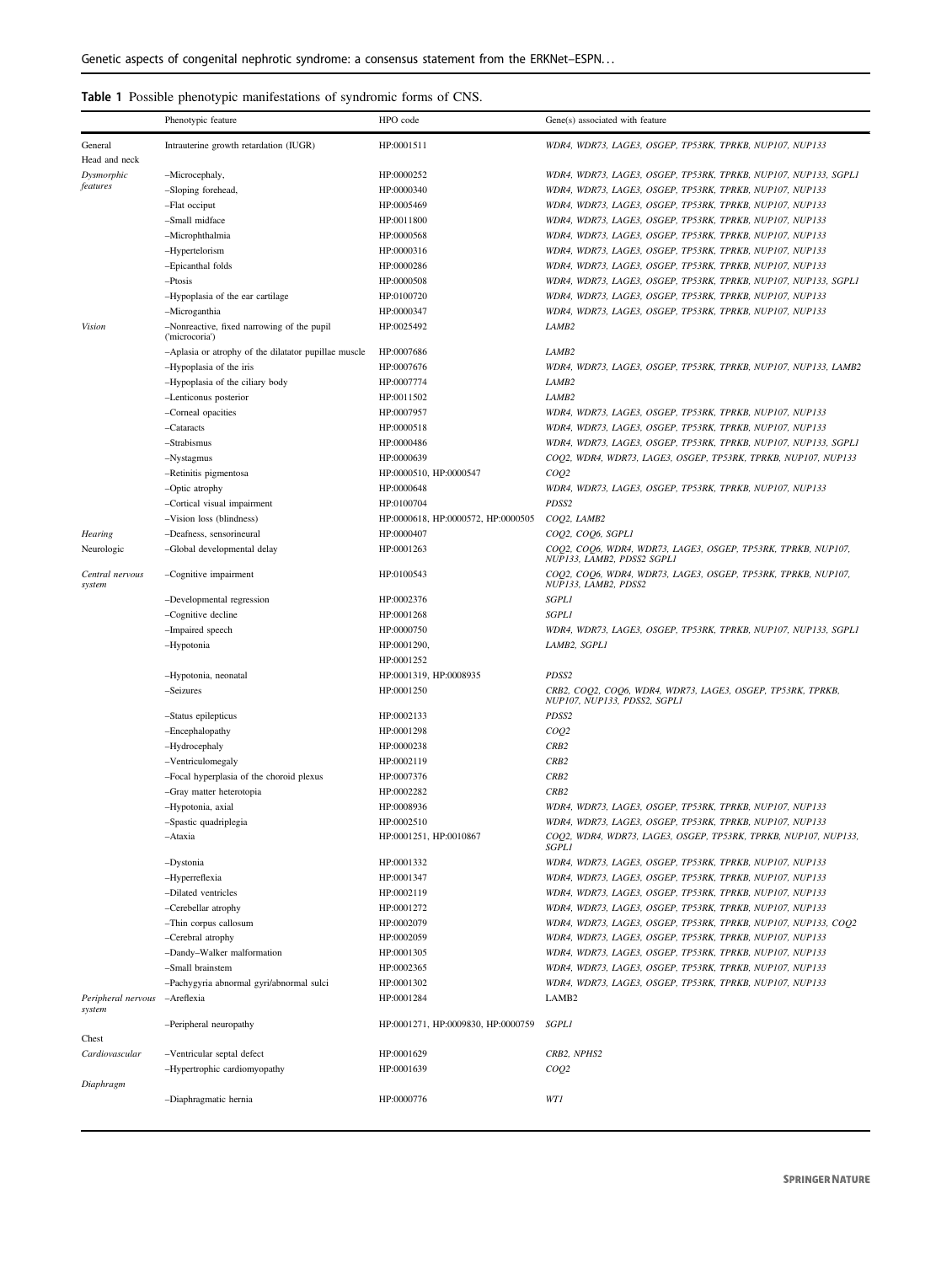#### Table 1 (continued)

|                  | Phenotypic feature                                                                    | HPO code               | Gene(s) associated with feature                                                  |
|------------------|---------------------------------------------------------------------------------------|------------------------|----------------------------------------------------------------------------------|
| Abdomen          |                                                                                       |                        |                                                                                  |
| Gastrointestinal | -Hiatal hernia                                                                        | HP:0002036             | WDR4, WDR73, LAGE3, OSGEP, TP53RK, TPRKB, NUP107, NUP133                         |
|                  | -Feeding difficulties in infancy                                                      | HP:0008872             | PDSS2, WDR4, WDR73, LAGE3, OSGEP, TP53RK, TPRKB, NUP107, NUP133,<br><b>SGPLI</b> |
| Liver            |                                                                                       |                        |                                                                                  |
|                  | -Liver failure                                                                        | HP:0001399             | COQ2                                                                             |
| Genitourinary    |                                                                                       |                        |                                                                                  |
| Kidneys          | -Urinary track malformations                                                          | HP:0000079, HP:0000119 | WTI                                                                              |
|                  | -Nephroblastoma (Wilms tumor)                                                         | HP:0002667             | WT1                                                                              |
|                  | -Hyperechogenic kidneys                                                               | HP:0004719             | CRB2                                                                             |
|                  | -Renal corticomedullary cysts                                                         | HP:0000108             | CRB2                                                                             |
| Genitalia        | -Male-to-female sex reversal                                                          | HP:0000037             | WT1                                                                              |
|                  | -Ambiguous genitalia                                                                  | HP:0000062             | WT1                                                                              |
|                  | -Micropenis                                                                           | HP:0000054             | SGPLI, WTI                                                                       |
|                  | $-Cryptorchidism$                                                                     | HP:0000028             | SGPLI, WTI                                                                       |
|                  | -Gonadal dysgenesis                                                                   | HP:0000133             | WT1                                                                              |
|                  | -Testicular and ovarian tissue present                                                | HP:0010459             | WT1                                                                              |
|                  | -Gonadal tissue inappropriate for external genitalia or HP:0003248<br>chromosomal sex |                        | WT1                                                                              |
|                  | -Gonadoblastoma                                                                       | HP:0000150             | WTI                                                                              |
| Muscle/skeletal  | -Joint contractures                                                                   | HP:0001371             | WDR4, WDR73, LAGE3, OSGEP, TP53RK, TPRKB, NUP107, NUP133                         |
|                  | -Muscle weakness, progressive                                                         | HP:0003323             | COQ2                                                                             |
|                  | -Ragged red fibers                                                                    | HP:0003200             | COQ2                                                                             |
| Hands            | -Clenched hands                                                                       | HP:0001188             | WDR4, WDR73, LAGE3, OSGEP, TP53RK, TPRKB, NUP107, NUP133                         |
|                  | -Camptodactyly                                                                        | HP:0012385             | WDR4, WDR73, LAGE3, OSGEP, TP53RK, TPRKB, NUP107, NUP133                         |
|                  | -Postaxial polydactyly                                                                | HP:0100259             | CRB2                                                                             |
| Feet             | -Pes cavus                                                                            | HP:0001761             | WDR4, WDR73, LAGE3, OSGEP, TP53RK, TPRKB, NUP107, NUP133                         |
|                  | -Talipes equinovarus                                                                  | HP:0001762             | WDR4, WDR73, LAGE3, OSGEP, TP53RK, TPRKB, NUP107, NUP133                         |
| Skin             | -Ichthyosis                                                                           | HP:0008064             | <b>SGPLI</b>                                                                     |
|                  | -Hyperpigmentation                                                                    | HP:0000953             | <b>SGPL1</b>                                                                     |
|                  | -Hypopigmentation                                                                     | HP:0001010             | WDR4, WDR73, LAGE3, OSGEP, TP53RK, TPRKB, NUP107, NUP133                         |
|                  | -Hypoplastic nails                                                                    | HP:0001792             | WDR4, WDR73, LAGE3, OSGEP, TP53RK, TPRKB, NUP107, NUP133                         |
| Endocrine        | -Adrenal insufficiency                                                                | HP:0008207, HP:0000846 | <b>SGPL1</b>                                                                     |
|                  | -Adrenal calcifications                                                               | HP:0010512             | <b>SGPL1</b>                                                                     |
|                  | -Glucocorticoid deficiency                                                            | HP:0008163             | <b>SGPLI</b>                                                                     |
|                  | -Hypoglycemia                                                                         | HP:0001943             | <b>SGPLI</b>                                                                     |
|                  | -Hypothyroidism                                                                       | HP:0000821             | <b>SGPLI</b>                                                                     |
|                  | -Hypogonadism                                                                         | HP:0000135             | <b>SGPLI</b>                                                                     |
|                  | -Primary amenorrhea                                                                   | HP:0000786             | WT1                                                                              |
|                  | -Infertility (male)                                                                   | HP:0003251             | WT1                                                                              |
|                  | -Diabetes mellitus                                                                    | HP:0000819             | COQ2                                                                             |
| Laboratory       | -Lymphopenia                                                                          | HP:0001888             | <b>SGPL1</b>                                                                     |
|                  | -Lactic acidemia                                                                      | HP:0003128             | COO2, PDSS2                                                                      |
|                  | -Pyruvic acidemia                                                                     | HP:0003542             | PDSS2                                                                            |
|                  | -Increased serum creatine kinase                                                      | HP:0003236             | COQ2, PDSS2                                                                      |
|                  | -Anemia                                                                               | HP:0001903             | COQ2                                                                             |
|                  | -Pancytopenia                                                                         | HP:0001876             | COQ2                                                                             |
|                  |                                                                                       |                        |                                                                                  |

being aware of the risk of urogenital tumors and meticulous monitoring of them in WT1-associated disease; (2) promptly initiating CoQ10 supplementation in CoQ10-related nephropathies; (3) planning appropriate therapy in GAMOS individuals or subjects with CRB2 or SGPL1-associated disorders; (4) managing endocrine manifestations in individuals with SGPL1 or WT1-related syndromes.

### 3. What is the appropriate genetic testing approach?

We recommend one- or two-step genetic testing depending on the presenting phenotype and financial and/or technical restrictions related to the diagnostics.

Genetic screening strategies might vary depending on country specific peculiarities including availability and access to genetic testing and reimbursement policy of national healthcare systems (Fig. [1\)](#page-4-0).

In CNS, basic genetic screening of NPHS1, NPHS2, WT1, and LAMB2 genes will uncover underlying genetic abnormalities in >80% of cases. Several other less commonly mutated genes account for an additional ~5% of diagnoses [\[6](#page-9-0), [7](#page-9-0), [9,](#page-9-0) [10,](#page-9-0) [28,](#page-9-0) [29\]](#page-9-0). Due to the wide range of phenotypic variability and genetic heterogeneity of the disease [\[6](#page-9-0), [7,](#page-9-0) [9,](#page-9-0) [14](#page-9-0), [28,](#page-9-0) [29\]](#page-9-0) a comprehensive genetic screening comprising all SRNS-related genes is recommended as the first tier method using next generation sequencing technology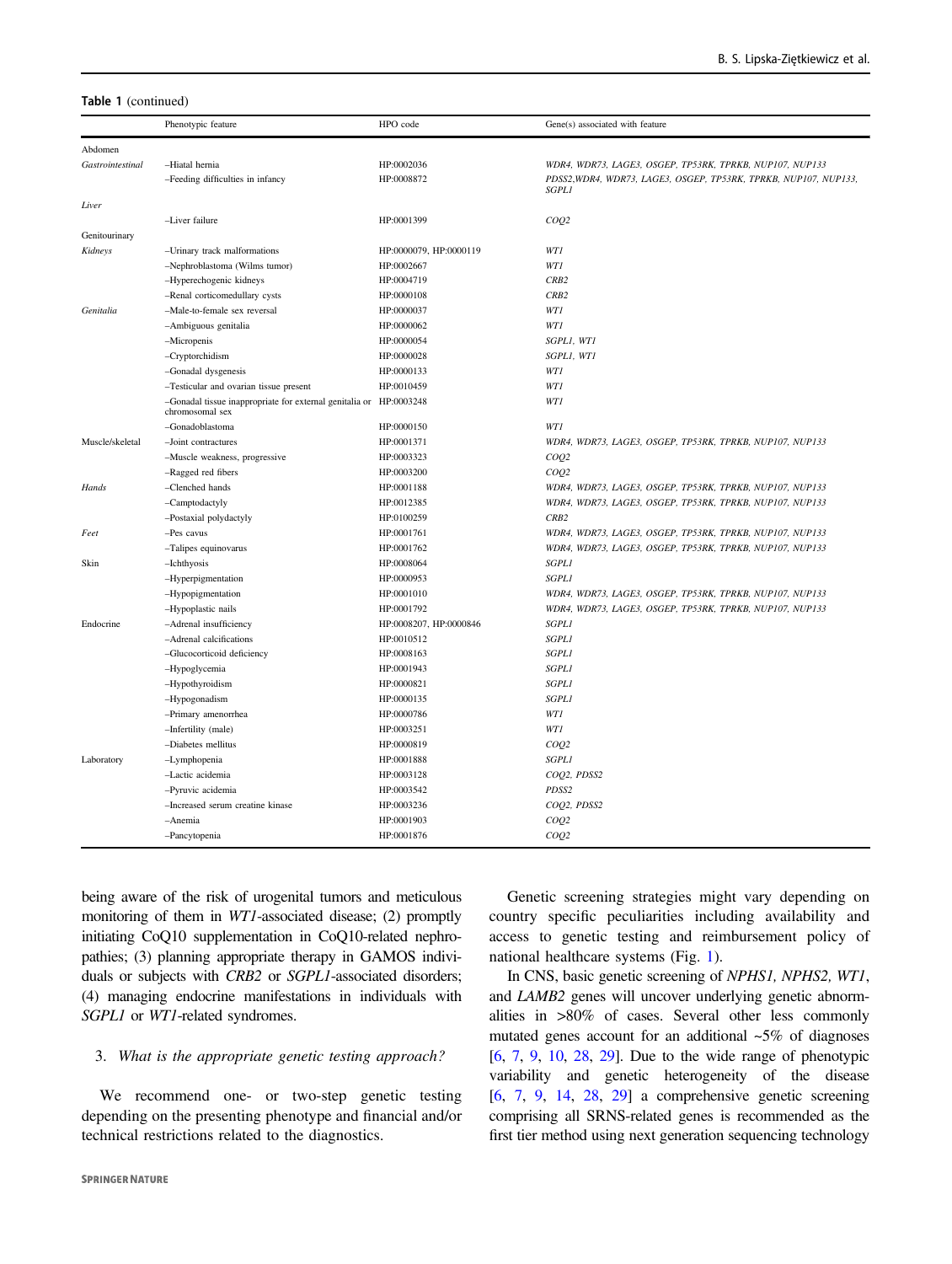<span id="page-4-0"></span>with either an expanded gene panel or whole exome sequencing (WES). Targeted gene panels have higher depth of coverage of the genes related to a specific phenotype, which allow a higher diagnostic rate. Also, gene panels will not yield incidental findings in genes unrelated with CNS. However, the number of genes that can be examined using a gene panel approach is limited and the covered list of genes should be regularly updated as new genes are continuously identified. Conversely, WES allows detecting variants not only in an established list of known, but also in novel diseasecausing genes [\[30\]](#page-9-0). However WES has also some important limitations. Complex rearrangements, small copy-number variants and changes within regulatory fragments (promotor, introns, enhancers, silencers etc) might be missed by standard protocols. In particular, WES may have suboptimal coverage of some clinically relevant regions: fragments with high GC content, the mitochondrial genome or duplicated regions (pseudogenes) [[31](#page-9-0)]. These limitations may, to some extent, be overcome by use of hybridization-based custom target enrichment for NGS gene panels.

For patients who present a clear phenotype associated with a syndromic form of CNS, testing the particular related gene can be performed as the first step followed by comprehensive genetic testing if no pathogenic variant is detected. In populations where founder mutations or specific genetic abnormalities have already been well described such as CNS of the Finnish type (NPHS1 Fin-major and Fin-minor recessive pathogenic variants), the genetic screening strategy may be modified considering population specific features.

Informed consent should be obtained before initiating genetic studies. Informed consent forms should clearly describe the methods that will be applied, and the interpretation and handling of results and incidental findings that would have clinical and psychosocial impacts, for instance male-to-female sex-reversal related to WT1 dominant pathogenic variants.

### 4. Is there a role for karyotyping?

We recommend karyotype testing to be performed in each CNS patient with ambiguous genitalia and in each phenotypic female with a causative WT1 mutation.

Establishing chromosomal gender of a patient with CNS with ambiguous genitalia and/or a WT1 dominant pathogenic variant is necessary for further proper management, endocrine and oncological follow-up in particular [[32,](#page-9-0) [33\]](#page-9-0).

For karyotype testing, a heparin blood sample should be obtained according to local genetic laboratory recommendations.

#### 5. What kind of samples are needed for genetic testing?

We recommend performing genetic testing on whole blood (EDTA) or umbilical cord tissue/blood sample.

A blood sample for genetic testing should be obtained as soon as possible as it informs further clinical management of a CNS patient. However, in those patients who have individual blood-sampling limitations or less than 3 months

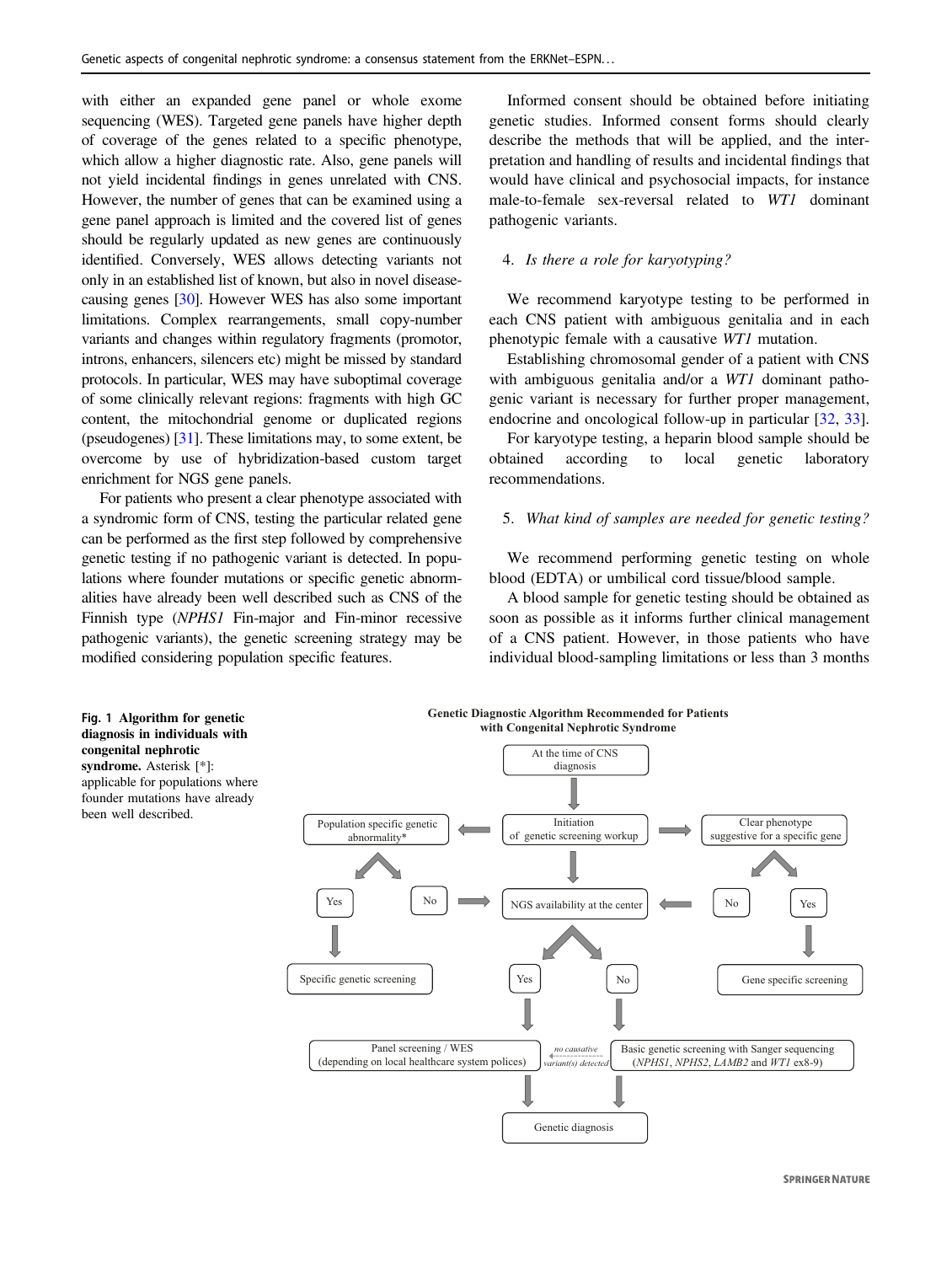from a blood transfusion, buccal swabs or newborn dried blood spots may also be used [[34,](#page-9-0) [35\]](#page-9-0).

6. Is there a role for prenatal diagnosis/genetic counseling?

We recommend prompt genetic counseling in families with a past history or prenatal signs of CNS.

In families with a past history of CNS, recurrence risk counseling by a clinical geneticist/clinical counsellour should be promptly provided. The decision regarding preimplantation genetic diagnosis and prenatal genetic testing should be discussed in light of the local financial, social, and legal settings [[36\]](#page-9-0).

7. What are the phenotype/genotype correlations?

We suggest to take the following phenotype–genotype information into account for genetic counseling:

### NPHS1

The majority of patients in whom CNS manifests in the first week of life will harbor biallelic pathogenic variants in the nephrin gene  $[10, 14]$  $[10, 14]$  $[10, 14]$ . The frequency of the disorder is significantly higher in Finland with two NPHS1 founder mutations (i.e., Fin-major and Fin-minor) in most cases [[3](#page-9-0)–[5](#page-9-0)]. Renal pathology does not exclusively appear as "Finnish type" NS in CNS caused by recessive NPHS1 pathogenic variants [\[37](#page-9-0)]. There is no difference between truncating NPHS1 variants (i.e., nonsense, frameshift, and splice site) and missense NPHS1 variants in terms of age at diagnosis, proportion of age at ESKD or death, and proportion of patients who achieved at least transient albumin withdrawal [\[38\]](#page-9-0). A subset of patients with CNS and a milder clinical course were described associated with the NM\_004646.3: c.3478C>T(p.(Arg1160Ter)) variant [\[10,](#page-9-0) [39\]](#page-10-0).

## PLCE1

Patients with *PLCE1* (NM\_016341.3) splice site recessive pathogenic variants have an earlier age of onset than patients with C-terminal truncating variants (after amino acid residue 1000) or missense variants [[6\]](#page-9-0). PLCE1 pathogenic variants are mostly associated with diffuse mesangial sclerosis histopathology [\[6](#page-9-0)]. Anecdotally, incomplete penetrance has been reported [\[40](#page-10-0), [41](#page-10-0)].

# NPHS2

NPHS2 (NM\_014625.3) biallelic pathogenic variants are the main genetic cause of CNS beginning >1 month after birth [[10](#page-9-0)]. There is no correlation regarding age of onset for

truncating versus missense variants [\[7](#page-9-0)]. The European founder mutation c.413G>A (p.Arg138Gln) is frequently detected in those CNS patients who do not have NPHS1 related disease [[10\]](#page-9-0). Individuals homozygous for the c.413G>A (p.Arg138Gln) variant present NS at a median age of 2 months and generally progress to ESKD after the age of 5 years (median 79 months; range 24–159 months) [\[10](#page-9-0)]. Individuals with the c.779T>A (p.(Val260Glu)) variant have an earlier age at onset of nephrotic syndrome and progress more rapidly to ESKD when compared to subjects with the c.413G>A (p.Arg138Gln) variant [[10\]](#page-9-0).

The disease-associated allele c.686G>A (p.Arg229Gln) has variant dependent pathogenicity [\[42,](#page-10-0) [43\]](#page-10-0). It is considered pathogenic only when located in trans to another recessive pathogenic variant in exon 7 or 8 of NPHS2. Such compound heterozygosity generally causes late onset nephrotic syndrome (after the median age of 17 months) [\[6](#page-9-0), [10](#page-9-0), [42,](#page-10-0) [43\]](#page-10-0). However, a few subjects developed nephrotic syndrome in the first month of life; yet, progressed slowly to ESKD [[10\]](#page-9-0).

## LAMB2

In LAMB2 (NM\_002292.3), N-terminal truncating recessive pathogenic variants tend to manifest before 2 months of life, whereas C-terminal truncating variants later. Missense variants and small in frame deletions have a higher mean age at onset of renal disease and lack of neurologic abnormalities [\[6](#page-9-0)]. Diffuse mesangial sclerosis has been identified in 61% of individuals with LAMB2-associated NS [\[44](#page-10-0)].

#### WT1

WT1 dominant pathogenic variants are associated with a wide range of clinical phenotypes that are clearly associated with the type and location of the causative WT1 variant. More than 90% of the deleterious variants reside in the hot spot region (exons 8 and 9 and their intronic junctions) [\[6](#page-9-0), [32,](#page-9-0) [45,](#page-10-0) [46](#page-10-0)].

Classically, individuals with WT1 dominant pathogenic variants have been subclassified as having Denys–Drash or Frasier syndrome, however these two syndromes may overlap phenotypically to a certain extent. A number of patients present with a milder phenotype that cannot be easily classified as one of these syndromes [\[32](#page-9-0), [45](#page-10-0), [46\]](#page-10-0).

Missense substitutions affecting DNA-binding residues are associated with diffuse mesangial sclerosis, early-onset steroid-resistant nephrotic syndrome and rapid progression to ESKD. Truncating variants confer the highest risk of Wilms tumor (~80%) and congenital anomalies of kidney and urinary tact  $(-25%)$  but are typically associated with late-onset steroid-resistant nephrotic syndrome [\[32](#page-9-0), [45](#page-10-0), [46\]](#page-10-0). Intronic (KTS) variants usually present as isolated SRNS with the histological picture of FSGS and slow progression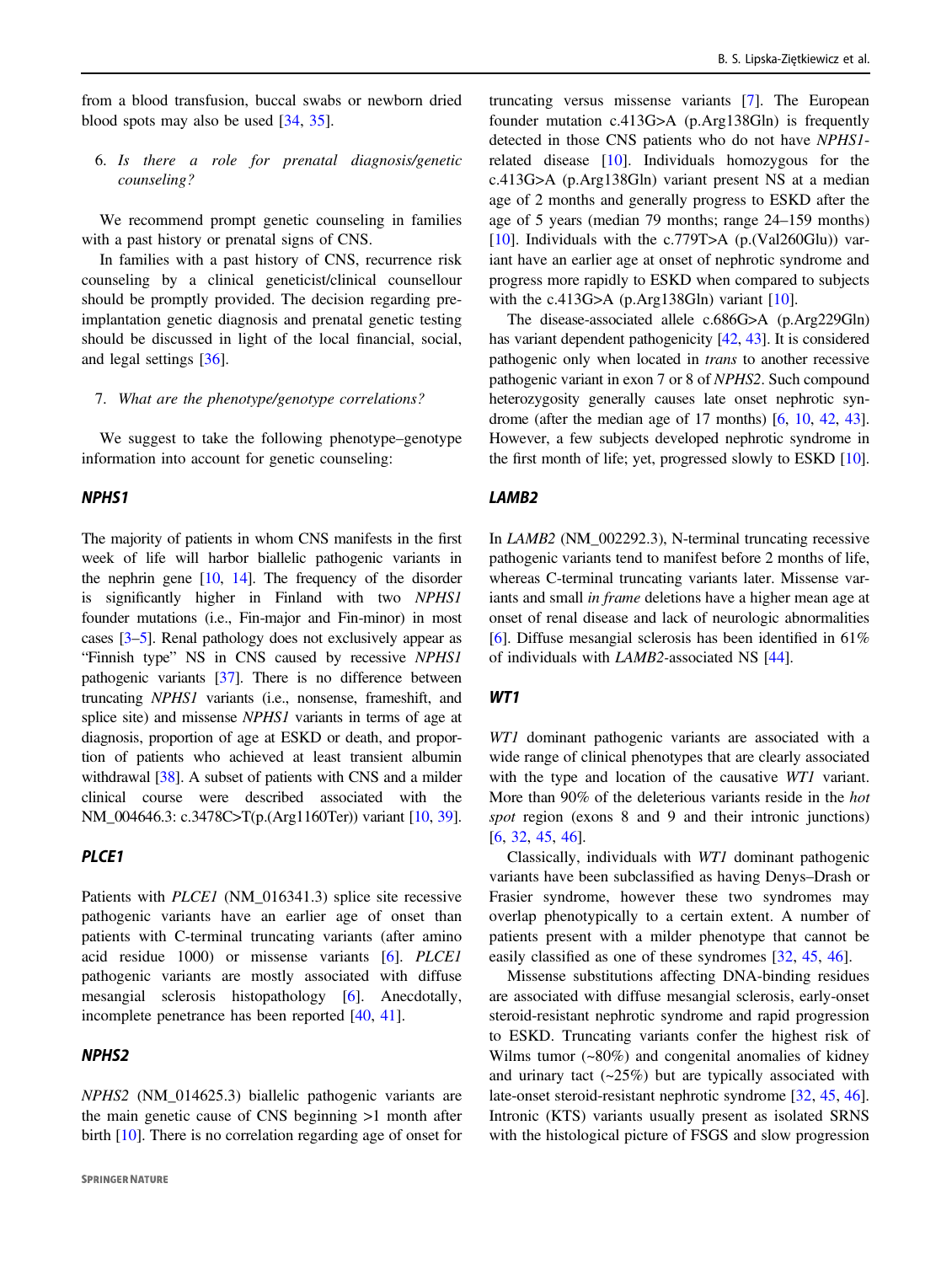to ESKD. Patients with isolated SRNS are genotypic and phenotypic females.

Male-to-female sex reversal (46,XY complete gonadal dysgenesis) occurs exclusively in individuals with intronic KTS dominant pathogenic variants and exonic variants. Urogenital abnormalities have also been described in patients with all types of *WT1* deleterious variants [[32](#page-9-0), [45,](#page-10-0) [46\]](#page-10-0).

# CoQ10-associated CNS

Primary CoQ10 deficiencies that stem from autosomal recessive pathogenic variants in genes involving endogenous CoQ10 biosynthesis can cause nephropathies that are collectively referred to as CoQ10-associated nephropathies. Of them, COQ2, COQ6, and PDSS2 biallelic variants have been shown to be related to CNS. As CoQ10 is essential for mitochondrial electron transport, many organs can be affected, therefore multisystemic involvement is a cardinal feature of these disorders. There are no established genotype–phenotype correlations, potentially due to the small number of patients in the literature. In addition to progressive nephropathy, COQ2 pathogenic recessive variants typically manifest with signs of progressive encephalopathy (including ataxia, generalized amyotrophy, retinitis pigmentosa, bilateral sensorineural deafness, hypotonia, and psychomotor delay), hypertrophic cardiomyopathy, as well as diabetes [\[20](#page-9-0), [21\]](#page-9-0). COQ6 recessive pathogenic variants are associated with severe infantile onset progressive SRNS resulting in end-stage renal failure and sensorineural hearing loss, central nervous system involvement, congenital heart disease, and motor retardation [\[13,](#page-9-0) [47\]](#page-10-0). PDSS2 recessive pathogenic variants are associated with Leigh syndrome, a progressive and severe neurodegenerative disorder, which may become evident within the first months of life and may result in early death. Affected individuals usually show global developmental delay or developmental regression, hypotonia, ataxia, dystonia, and ophthalmologic abnormalities such as nystagmus or optic atrophy. Basal ganglia and/or brainstem or brain imaging show T2-weighted hyperintensities [[22\]](#page-9-0).

It most commonly presents as a progressive and severe neurodegenerative disorder with onset within the first months or years of life, and may result in early death. Affected individuals usually show global developmental delay or developmental regression, hypotonia, ataxia, dystonia, and ophthalmologic abnormalities, such as nystagmus or optic atrophy. The neurologic features are associated with the classic findings of T2-weighted hyperintensities in the basal ganglia and/or brainstem on brain imaging.

### Galloway–Mowat syndrome

GAMOS is a phenotypically heterogeneous disorder characterized by neurodevelopmental defects combined with podocytopathy. Individuals with GAMOS may not present overt dysmorphic features, however pre- or postnatal microcephaly should be considered its hallmark. Central nervous system abnormalities result in severely delayed psychomotor development and propensity to seizures. Additional clinical features include skeletal anomalies and various degrees of growth retardation [\[18](#page-9-0)].

There is high inter- and intrafamilial variability concerning renal involvement with regard to age at onset and type of kidney disease; some individuals may not even have renal disease [\[17](#page-9-0), [48\]](#page-10-0).

Recessive pathogenic variants in a number of genes, including WDR73, LAGE3, OSGEP, TP53RK, and TPRKB encoding subunits of the KEOPS complex [[17,](#page-9-0) [18](#page-9-0), [48](#page-10-0)]; WDR4 encoding an enzyme required for a specific posttranscriptional modification of tRNA [[49\]](#page-10-0); and NUP107 and NUP133 encoding nuclear pore complex proteins [[50\]](#page-10-0) have been implicated in the pathogenesis of the disorder. This significant genetic heterogeneity and extreme rarity of the disorder with less than 50 patients described so far hamper precise genotype–phenotype analyses.

# SGPL1

Biallelic pathogenic variants in SGPL1 result in a podocytopathy and primary adrenal insufficiency. Additional features include ichthyosis, acanthosis, immunodeficiency manifesting as lymphopenia, and recurrent bacterial infections. About half had variable neurologic abnormalities including ataxia, cognitive decline, loss of motor skills, impaired speech, and sensorineural hearing loss. There was a significant variability of the extra-adrenal and extrarenal features in the  $\sim$ 30 individuals reported so far [\[24](#page-9-0), [51,](#page-10-0) [52\]](#page-10-0).

## CRB2

Biallelic pathogenic variants in CRB2 result in a glomerulopathy with additional systemic features in a minority of cases [\[53](#page-10-0)]. The more severe disease manifests already prenatally with renal corticomedullary cysts and structural abnormalities of the central nervous system, ventriculomegaly in particular. In some, additional defects of the radius or postaxial polydactyly is also noted. Most affected pregnancies have been terminated [\[23](#page-9-0)]. No genotype–phenotype data exist due to the extreme rarity of the disorder.

# Histopathology

Diffuse mesangial sclerosis is associated with dominant pathogenic variants in WT1 (23.1%) and biallelic pathogenic variants in PLCE1 (17.8%), LAMB2 (13.6%), and NPHS1 (4.9%) [\[6](#page-9-0)]. CoQ10-associated nephropathies may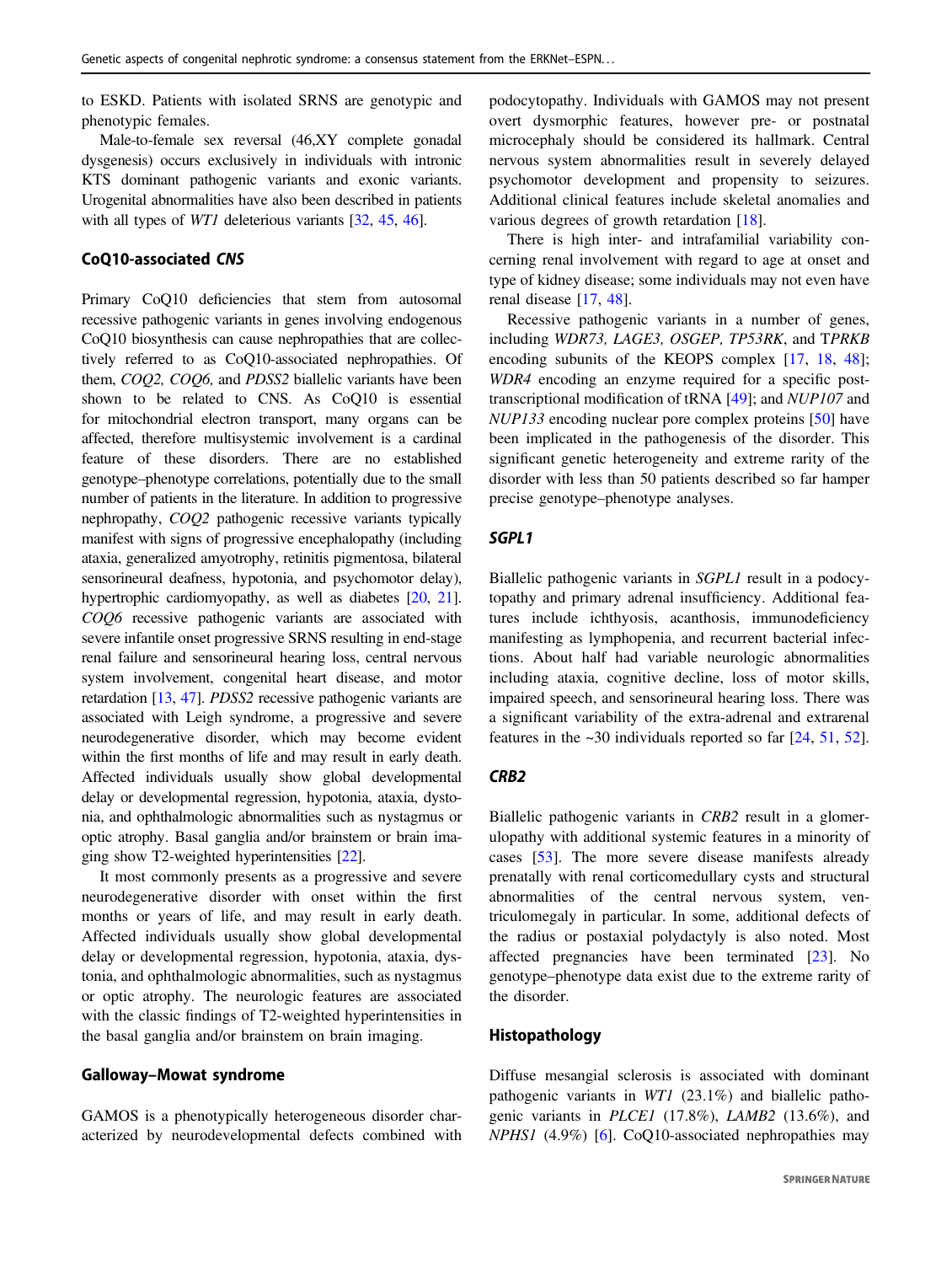be associated with focal and segmental glomerulosclerosis, focal mesangial sclerosis, and collapsing glomerulopathy [\[20](#page-9-0), [54](#page-10-0)]. Increased and dysmorphic mitochondria in podocytes in electron microscopy are highly suggestive for CoQ10-associated nephropathy. Yet, absence of mitochondrial abnormalities does not exclude CoQ10-associated nephropathy diagnosis.

#### 8. How to manage syndromic forms?

In addition to standard clinical management of CNS described in detail elsewhere (Boyer et al. in prep.) we recommend that all syndromic CNS patients should be managed by a multidisciplinary team as described below.

### NPHS2

We recommend cardiac evaluation in patients with NPHS2 biallelic pathogenic variants as cardiac anomalies have been shown in 89% of patients with the c.412C>T(p.(Arg138\*)) variant [\[55](#page-10-0)]. Despite a few case reports describing partial or complete remission after immunosuppressive treatment, by principle patients with biallelic NPHS2 pathogenic variants respond neither to standard steroid treatment nor to intensified immunosuppressive treatment [\[7](#page-9-0), [56,](#page-10-0) [57\]](#page-10-0). Therefore, we recommend not to use immunosuppresive regimens but to use RAAS blockade in such patients.

# WT1

We recommend individuals with WT1-glomerulopathy to be evaluated for urogenital malformations. Oncological surveillance for Wilms tumor and gonadoblastoma should be applied. Subjects with exonic variants should be monitored for Wilms tumor with abdominal US performed every 3 months until the age of 7 years [\[58](#page-10-0)]. After reaching ESKD, bilateral nephrectomy should be considered to prevent the development of Wilms tumor, in particular in individuals carrying truncating variants [[32,](#page-9-0) [59](#page-10-0)]. In subjects with a 46,XY karyotype and a female phenotype (i.e., complete gonadal dysgenesis), we recommend bilateral gonadectomy due to increased gonadoblastoma risk [[32\]](#page-9-0).

WT1 patients should be managed by a multidisciplinary team comprising a clinical geneticist, pediatric oncologist for Wilms tumor and gonadoblastoma surveillance, pediatric endocrinologist, pediatric surgeon, and psychologist in cases of disorders of sex development.

# LAMB2

We recommend detailed ophthalmological examination in children with LAMB2 biallelic pathogenic variants, even though individuals with missense pathogenic variants may

display variable phenotypes ranging from a milder variant of Pierson syndrome to an isolated CNS. Surviving children may have neurodevelopmental deficits and blindness [\[44](#page-10-0)].

Individuals with LAMB2-associated glomerulopathy need to be managed by multidisciplinary team composed of pediatric optalmologist, clinical geneticist, pediatric neurologist and rehabilitation team.

# PLCE1

We recommend *PLCE1*-related nephropathy to be included in the differential diagnosis in subjects with congenital/ infantile nephrotic syndrome associated with diffuse mesangial sclerosis in particular. In general, most individuals are resistant to any immunosuppressive therapy but some selected cases may respond to steroid or cyclosporine treatment  $[40, 60]$  $[40, 60]$  $[40, 60]$ .

# CoQ10-related mitochondropathies (COQ2, COQ6, and PDSS2 genes)

We recommend performing complete and repeated screening for extrarenal manifestations in patients with biallelic pathogenic variants in COQ2, COQ6, and PDSS2 or presenting phenotype suggestive of CoQ10-related glomerulopathy (hearing deficit, encephalopathy, seizures, ataxia, hypotonia, motor/intelectual disability, elevated lactate levels, and diabetes).

For diagnosis we recommend massive-parallel sequencing of the corresponding genes in the first place. In case of a non-informative genetic result, muscle or skin biopsies may be needed for measuring mitochondrial enzyme activity [[61\]](#page-10-0). Renal biopsy with electron microscopy allows quantitative and qualitative analysis of mitochondria [[62\]](#page-10-0).

Individuals with CoQ10-related mitochondropathy need to be managed with a multidisciplinary approach including a pediatric ophthalmologist, audiologist, clinical geneticist, pediatric neurologist, rehabilitation team, and in case of diabetes, pediatric endocrinologist.

We suggest treating the individuals with biallelic pathogenic variants in COQ2, COQ6, and PDSS2 or presenting phenotype suggestive of CoQ10-related glomerulopathy with oral CoQ10 as early as possible.

Few case reports suggest that patients with defective variants in CoQ10 biosynthesis genes treated early with oral CoQ10 have improved outcome [[20,](#page-9-0) [54](#page-10-0), [61](#page-10-0), [63](#page-10-0), [64](#page-10-0)]. Individuals who respond to treatment exhibit an improvement in proteinuria and sometimes in neuromuscular complaints, however, refractory encephalopathy and seizures have been reported in subjects who had a beneficial effect of CoQ10 treatment on their kidney disease [\[21](#page-9-0)]. As the total number of reported patients is low, the exact dose regimen to improve or reverse glomerular damage is unknown. The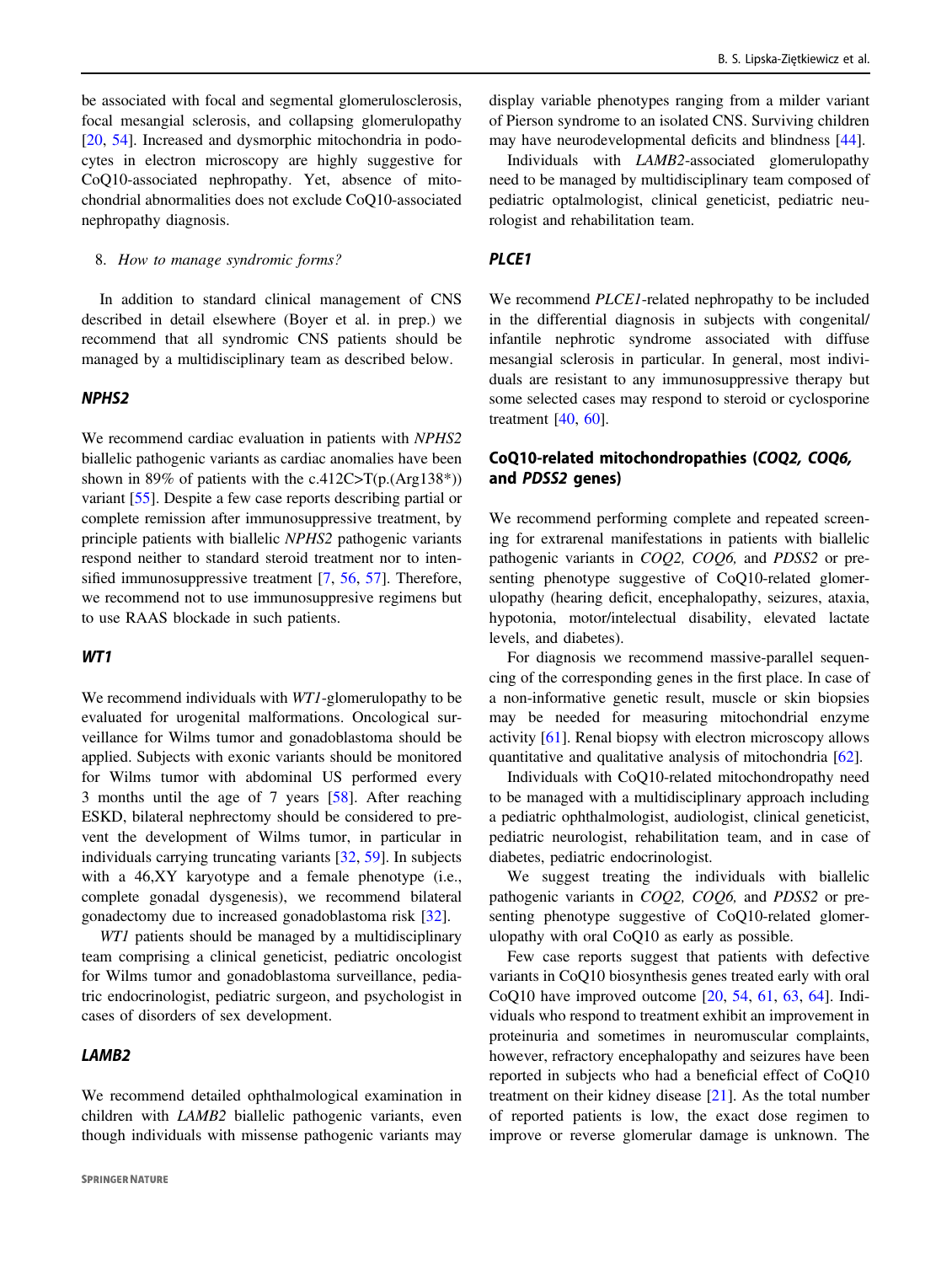<span id="page-8-0"></span>initial CoQ10 dose applied in several reported cases is 15–30 mg/kg/day divided in three administrations, which might be increased to 50 mg/kg/day [[47,](#page-10-0) [54,](#page-10-0) [63](#page-10-0)]. Leukocyte CoQ10 levels can be normal in these patients, and seem not to be helpful for monitoring therapy [\[54](#page-10-0)].

### Galloway–Mowat syndrome

We recommend that individuals with GAMOS are managed by a multidisciplinary team including a pediatric nephrologist, pediatric neurologist, clinical geneticist, and physiotherapist. For older children psychotherapeutic, psychological and speech therapy services should be offered. Palliative care may also be considered depending on the severity of the disease.

# SGPL1-associated CNS

We recommend patients with *SGPL1*-glomerulopathy to be carefully monitored for adrenal insufficiency. Individuals should be managed by a multidisciplinary team including a pediatric nephrologist, pediatric endocrinologist, pediatric neurologist, clinical geneticist, and physiotherapist. For older children psychotherapeutic, psychological, and speech therapy services should be offered. Palliative care may also be considered depending on the severity of the disease.

### 9. What is the inheritance pattern of a hereditary CNS?

We recommend that each individual with confirmed hereditary CNS will have a genetic consult performed to address the issues of recurrence risk in the family.

The majority of forms of hereditary CNS are inherited in an autosomal recessive manner. That implies a 25% risk of recurrence in subsequent pregancies.

The exceptions are:

WT1—inherited in autosomal dominant manner; the recurrence risk depends whether the genetic defect is familial or occurred de novo  $(50\% \text{ vs. } <1\% \text{ due to})$ gonadal mosaicism respectively).

LAGE3—inherited in an X-linked recessive manner; the reccurence risk is 0% for female and 50% for male siblings.

#### 10. Parents as kidney donors.

We recommend that parents undergo genetic counseling prior to kidney donation for their child who has CNS with a confirmed genetic diagnosis.

The majority of forms of hereditary CNS are inherited in an autosomal recessive (AR) manner (see #9 for

exceptions). This implies that both parents are obligate carriers of one of the defective variants. An extremely rare omission to this rule would be a de novo mutation or misattributed paternity. Carriers of a heterozygous variant in an AR gene can be kidney donors.

However, it cannot be excluded that the parents actually are also homozygotes/compound heterozygotes for the pathogenic variant(s) in the gene associated with a hereditary nephrotic syndrome. NPHS2-related SRNS and WT1 associated glomerulopathy are the two forms of the disease with the most significant intra- and inter-family variability, with age-dependent penetrance reflecting defective variant type [[32,](#page-9-0) [43](#page-10-0)]. Moreover, incomplete penetrance has been described in families with a WT1 pathogenic variant [[65\]](#page-10-0).

Acknowledgements The authors gratefully acknowledge the support by the hereditary glomerulopathy working group of ERKNet, the European Reference Network for Rare Kidney Diseases, and the working group for inherited kidney disease of ESPN, the ESPN. We are indebted to Tanja Wlodkowski and Giulia Bassanese from the ERKNet Central Office, who performed the systematic literature search and evidence review that formed the basis of this document. Open Access Funding provided by Projekt DEAL.

Funding The development of this consensus statement was made possible by a 5000  $\epsilon$  grant from ERKNet, the European Reference Network for Rare Kidney Diseases. ERKNet is co-funded by the European Union within the framework of the Third Health Program "ERN-2016—Framework Partnership Agreement 2017–2021". The funder took no influence on the contents of the document.

#### Compliance with ethical standards

Conflict of interest The authors declare that they have no conflict of interest.

Publisher's note Springer Nature remains neutral with regard to jurisdictional claims in published maps and institutional affiliations.

Open Access This article is licensed under a Creative Commons Attribution 4.0 International License, which permits use, sharing, adaptation, distribution and reproduction in any medium or format, as long as you give appropriate credit to the original author(s) and the source, provide a link to the Creative Commons license, and indicate if changes were made. The images or other third party material in this article are included in the article's Creative Commons license, unless indicated otherwise in a credit line to the material. If material is not included in the article's Creative Commons license and your intended use is not permitted by statutory regulation or exceeds the permitted use, you will need to obtain permission directly from the copyright holder. To view a copy of this license, visit [http://creativecommons.](http://creativecommons.org/licenses/by/4.0/) [org/licenses/by/4.0/](http://creativecommons.org/licenses/by/4.0/).

# References

1. Holmberg C, Antikainen M, Rönnholm K, Ala Houhala M, Jalanko H. Management of congenital nephrotic syndrome of the Finnish type. Pediatr Nephrol. 1995;9:87–93.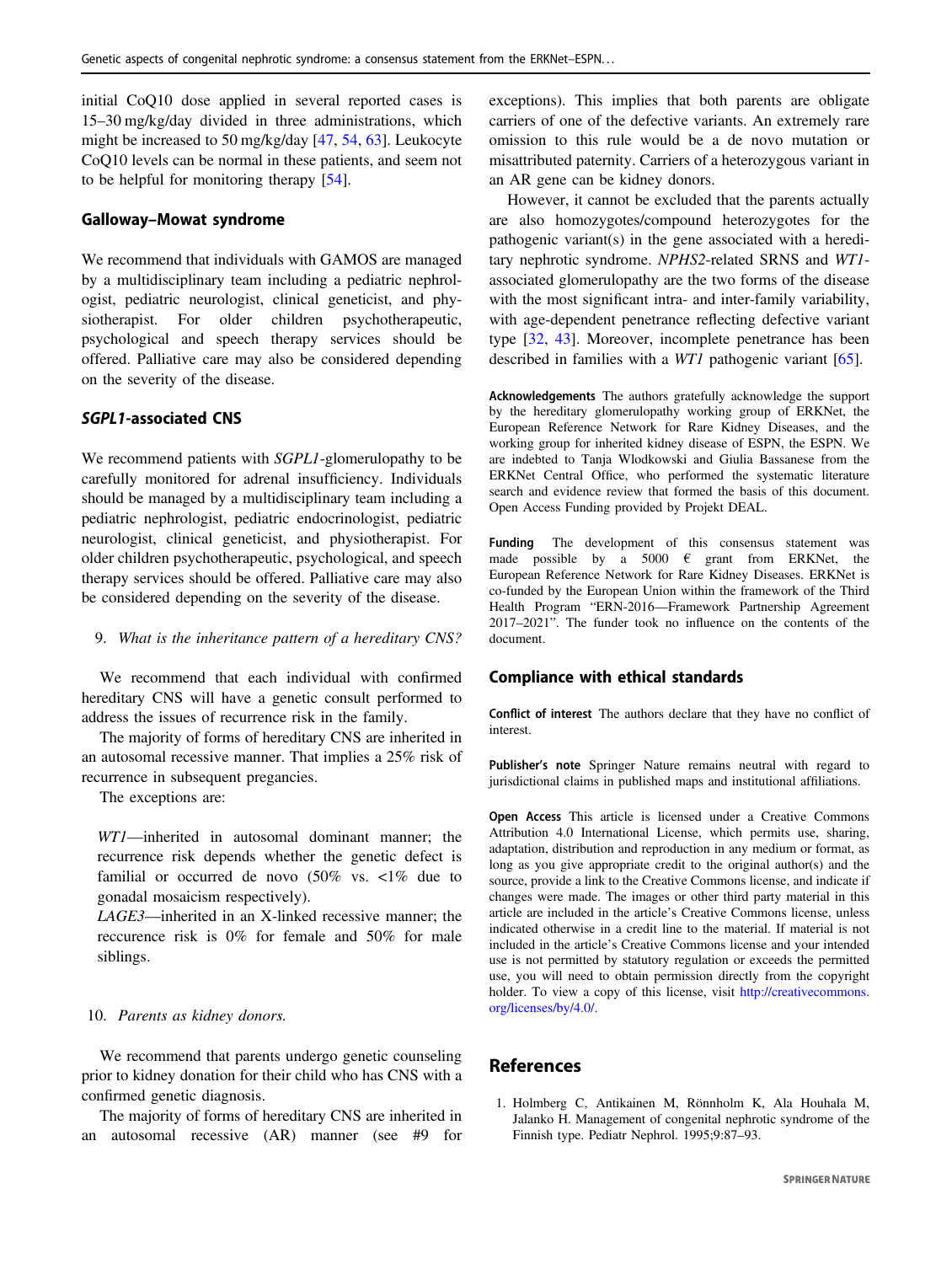- <span id="page-9-0"></span>2. Büscher AK, Weber S. Educational paper: the podocytopathies. Eur J Pediatr. 2012;171:1151–60.
- 3. Ahvenainen EK, Hallman N, Hjelt L. Nephrotic syndrome in newborn and young infants. Ann Paediatr Fenn. 1956;2:227–41.
- 4. Lenkkeri U, Männikkö M, McCready P, Lamerdin J, Gribouval O, Niaudet PM, et al. Structure of the gene for congenital nephrotic syndrome of the finnish type (NPHS1) and characterization of mutations. Am J Hum Genet. 1999;64:51–61.
- 5. Jalanko H. Congenital nephrotic syndrome. Pediatr Nephrol. 2009;24:2121–8.
- 6. Sadowski CE, Lovric S, Ashraf S, Pabst WL, Gee HY, Kohl S, et al. A single-gene cause in 29.5% of cases of steroid-resistant nephrotic syndrome. J Am Soc Nephrol. 2015;26:1279–89.
- 7. Trautmann A, Bodria M, Ozaltin F, Gheisari A, Melk A, Azocar M, et al. Spectrum of steroid-resistant and congenital nephrotic syndrome in children: the PodoNet registry cohort. Clin J Am Soc Nephrol. 2015;10:592–600.
- 8. Vivante A, Hildebrandt F. Exploring the genetic basis of earlyonset chronic kidney disease. Nat Rev Nephrol. 2016;12:133–46.
- 9. Hinkes BG, Mucha B, Vlangos CN, Gbadegesin R, Liu J, Hasselbacher K, et al. Nephrotic syndrome in the first year of life: two thirds of cases are caused by mutations in 4 genes (NPHS1, NPHS2, WT1, and LAMB2). Pediatrics. 2007;119:e907–19.
- 10. Machuca E, Benoit G, Nevo F, Tête MJ, Gribouval O, Pawtowski A, et al. Genotype-phenotype correlations in non-Finnish congenital nephrotic syndrome. J Am Soc Nephrol. 2010;21:1209–17.
- 11. Sako M, Nakanishi K, Obana M, Yata N, Hoshii S, Takahashi S, et al. Analysis of NPHS1, NPHS2, ACTN4, and WT1 in Japanese patients with congenital nephrotic syndrome. Kidney Int. 2005;67:1248–55.
- 12. Lee JH, Han KH, Lee H, Kang HG, Moon KC, Shin JI, et al. Genetic basis of congenital and infantile nephrotic syndromes. Am J Kidney Dis. 2011;58:1042–3.
- 13. Li GM, Cao Q, Shen Q, Sun L, Zhai YH, Liu HM, et al. Gene mutation analysis in 12 Chinese children with congenital nephrotic syndrome. BMC Nephrol 2018;19:382.
- 14. Cil O, Besbas N, Duzova A, Topaloglu R, Peco-Antić A, Korkmaz E, et al. Genetic abnormalities and prognosis in patients with congenital and infantile nephrotic syndrome. Pediatr Nephrol. 2015;30:1279–87.
- 15. Hölttä T, Bonthuis M, Van Stralen KJ, Bjerre A, Topaloglu R, Ozaltin F, et al. Timing of renal replacement therapy does not influence survival and growth in children with congenital nephrotic syndrome caused by mutations in NPHS1: data from the ESPN/ERA-EDTA Registry. Pediatr Nephrol. 2016;31:2317–25.
- 16. Huttunen NP. Congenital nephrotic syndrome of Finnish type. Study of 75 patients. Arch Dis Child. 1976;51:344–8.
- 17. Colin E, Huynh Cong E, Mollet G, Guichet A, Gribouval O, Arrondel C, et al. Loss-of-function mutations in WDR73 are responsible for microcephaly and steroid-resistant nephrotic syndrome: Galloway–Mowat syndrome. Am J Hum Genet. 2014;95:637–48.
- 18. Braun DA, Rao J, Mollet G, Schapiro D, Daugeron MC, Tan W, et al. Mutations in KEOPS-complex genes cause nephrotic syndrome with primary microcephaly. Nat Genet. 2017;49:1529–38.
- 19. Rosti RO, Dikoglu E, Zaki MS, Abdel-Salam G, Makhseed N, Sese JC, et al. Extending the mutation spectrum for Galloway-Mowat syndrome to include homozygous missense mutations in the WDR73 gene. Am J Med Genet A. 2016;170A:992–8.
- 20. Rötig A, Appelkvist EL, Geromel V, Chretien D, Kadhom N, Edery P, et al. Quinone-responsive multiple respiratory-chain dysfunction due to widespread coenzyme Q10 deficiency. Lancet. 2000;356:391–5.
- 21. Eroglu FK, Ozaltin F, Gönç N, Nalçacıoğlu H, Özçakar ZB, Yalnızoğlu D, et al. Response to early coenzyme

Q10 supplementation is not sustained in CoQ10 deficiency caused by CoQ2 mutation. Pediatr Neurol. 2018;88:71–4.

- 22. López LC, Schuelke M, Quinzii CM, Kanki T, Rodenburg RJ, Naini A, et al. Leigh syndrome with nephropathy and CoQ10 deficiency due to decaprenyl diphosphate synthase subunit 2 (PDSS2) mutations. Am J Hum Genet. 2006;79:1125–9.
- 23. Slavotinek A, Kaylor J, Pierce H, Cahr M, DeWard SJ, Schneidman-Duhovny D, et al. CRB2 mutations produce a phenotype resembling congenital nephrosis, Finnish type, with cerebral ventriculomegaly and raised alpha-fetoprotein. Am J Hum Genet. 2015;96:162–9.
- 24. Prasad R, Hadjidemetriou I, Maharaj A, Meimaridou E, Buonocore F, Saleem M, et al. Sphingosine-1-phosphate lyase mutations cause primary adrenal insufficiency and steroid-resistant nephrotic syndrome. J Clin Investig. 2017;127:942–53.
- 25. Petrikin JE, Willig LK, Smith LD, Kingsmore SF. Rapid whole genome sequencing and precision neonatology. Semin Perinatol. 2015;39:623–31.
- 26. Borghesi A, Mencarelli MA, Memo L, Ferrero GB, Bartuli A, Genuardi M, et al. Intersociety policy statement on the use of whole-exome sequencing in the critically ill newborn infant. Italian J Pediatr. 2017;43:100.
- 27. Warejko JK, Tan W, Daga A, Schapiro D, Lawson JA, Shril S, et al. Whole exome sequencing of patients with steroidresistant nephrotic syndrome. Clin J Am Soc Nephrol. 2018;13: 53–62.
- 28. McCarthy HJ, Bierzynska A, Wherlock M, Ognjanovic M, Kerecuk L, Hegde S, et al. Simultaneous sequencing of 24 genes associated with steroid-resistant nephrotic syndrome. Clin J Am Soc Nephrol. 2013;8:637–48.
- 29. Wang F, Zhang Y, Mao J, Yu Z, Yi Z, Yu L, et al. Spectrum of mutations in Chinese children with steroid-resistant nephrotic syndrome. Pediatr Nephrol. 2017;32:1181–92.
- 30. Ng SB, Turner EH, Robertson PD, Flygare SD, Bigham AW, Lee C, et al. Targeted capture and massively parallel sequencing of 12 human exomes. Nature. 2009;461:272–6.
- 31. Groopman EE, Rasouly HM, Gharavi AG. Genomic medicine for kidney disease. Nat Rev Nephrol. 2018;14:83–104.
- 32. Lipska BS, Ranchin B, Iatropoulos P, Gellermann J, Melk A, Ozaltin F, et al. Genotype–phenotype associations in WT1 glomerulopathy. Kidney Int. 2014;85:1169–78.
- 33. Ukarapong S, Berkovitz G, McElreavey K, Bashamboo A, Bao Y. Early recognition of gonadal dysgenesis in congenital nephrotic syndrome. Clin Nephrol. 2016;86:341–4.
- 34. Paynter RA, Skibola DR, Skibola CF, Buffler PA, Wiemels JL, Smith MT. Accuracy of multiplexed Illumina platform-based single-nucleotide polymorphism genotyping compared between genomic and whole genome amplified DNA collected from multiple sources. Cancer Epidemiol Biomark Prev. 2006; 15:2533–6.
- 35. Rajatileka S, Luyt K, El-Bokle M, Williams M, Kemp H, Molnár E, et al. Isolation of human genomic DNA for genetic analysis from premature neonates: a comparison between newborn dried blood spots, whole blood and umbilical cord tissue. BMC Genet. 2013;14:105.
- 36. van El CG, Cornel MC, ESHG Public and Professional Policy Committee. Genetic testing and common disorders in a public health framework. Eur J Hum Genet. 2011;19:377–81.
- 37. Schoeb DS, Chernin G, Heeringa SF, Matejas V, Held S, Vega-Warner V, et al. Nineteen novel NPHS1 mutations in a worldwide cohort of patients with congenital nephrotic syndrome (CNS). Nephrol Dial Transplant. 2010;25:2970–6.
- 38. Bérody S, Heidet L, Gribouval O, Harambat J, Niaudet P, Baudouin V, et al. Treatment and outcome of congenital nephrotic syndrome. Nephrol Dial Transplant. 2019;34:458–67.